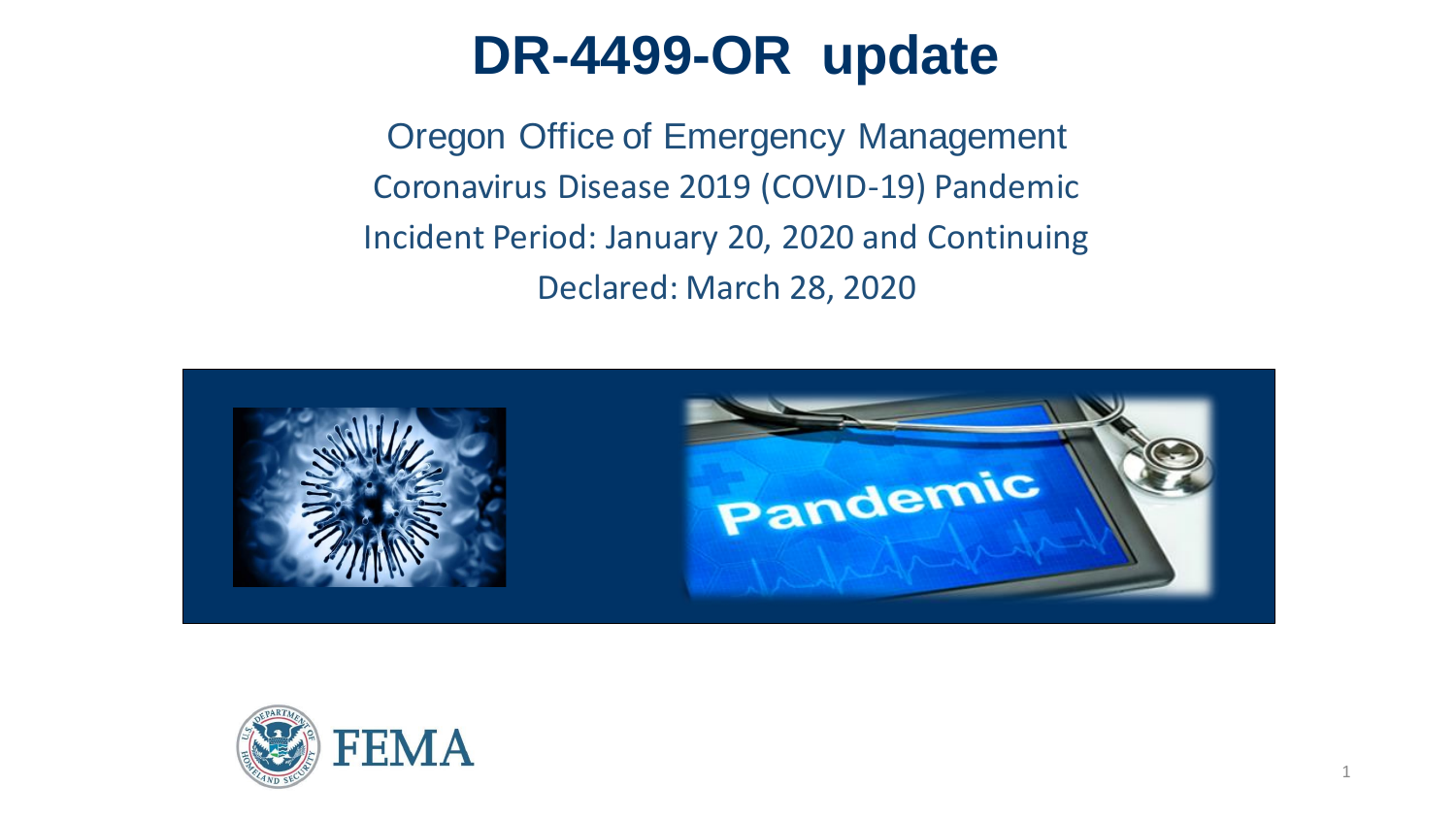# FEMA COVID-19 Key Policies in Effect From 9/15/20

- FP 104-009-19 PA Coronavirus (COVID-19) Pandemic: Work Eligible for Public Assistance (Interim) FEMA Policy FP 104-009-19, (9/1/20)
- Non-Congregate Sheltering Delegation of Authority Public Assistance Program and Policy Waive (12/16/20)
- *Non-Congregate Sheltering Delegation of Authority Fact Sheet (3/19/20)*,
- *Coronavirus (COVID-19) Pandemic: Non-Congregate Sheltering FAQ* (3/31/20)
- FEMA Fact Sheet Coronavirus (COVID-19) Pandemic: Private Nonprofit Organizations (3/27/20)
- Coronavirus (COVID-19) Pandemic: Medical Care Costs Eligible for Public Assistance , FEMA Policy FP 104- 010-04, (5/09/20) *Superseded*
- FEMA Fact Sheet Accessible Public Service Announcements Category B: Emergency Protective Measures (3/21/20)
- Coronavirus (COVID-19) Pandemic: Purchase and Distribution of Food Eligible for Public Assistance FP-104- 010-03 (4/11/20)
- *Coronavirus (COVID-19) Pandemic: Alternate Care Site (ACS) "Warm Sites"* Fact Sheet (5/12/20)
- COVID-19 Fact Sheet Environmental and Historical Preservation (EHP) and Emergency Protective Measures
- Covid-19 Fact Sheet: Floodplain for Temporary Critical Facilities (3/27/20)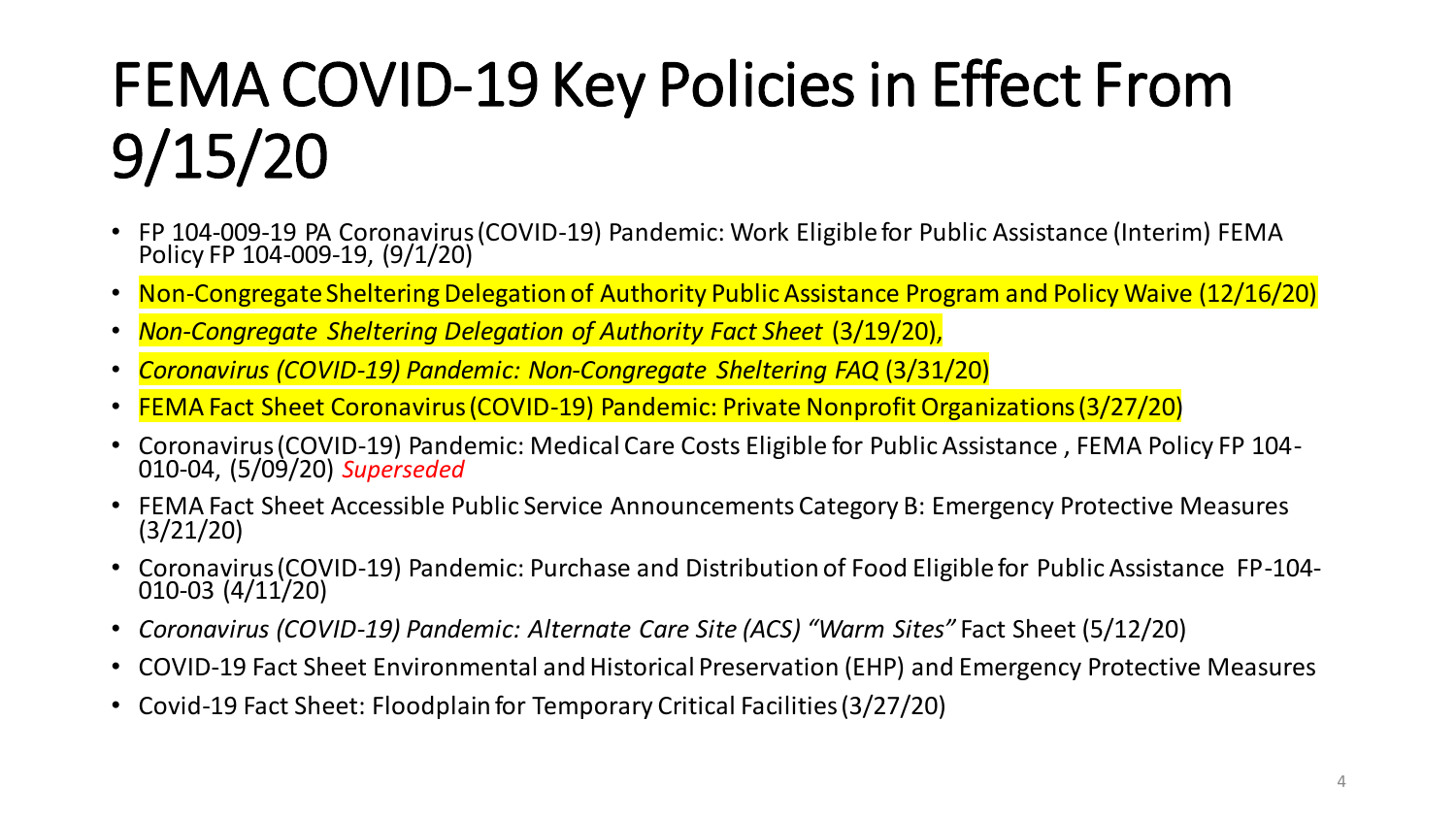# FEMA COVID-19 Key Policies in Effect 9/15/20

- Fact Sheet: Procurement Under Grants : Under Exigent or Emergency Circumstances (3/18/20)
- Memorandum From Acting Associate Administrator , Office of Response and Recovery: Procurement Under Grants Conducted Under Emergency or Exigent Circumstance for COVID-19 (3/17/20)
- COVID Fact Sheet: Coordinating Public Assistance and Other Sources of Federal Funding(7/1/20)
- FEMA COVID-19 Vaccination Planning FAQ (11/19/20)
- FEMA Advisory COVID19 Vaccine Distribution (1-14-21)- provides some additional information, specifically references on eligibility of information technology, communications and training as part of vaccination administration.
- Memorandum to Extend Federal Support to Governors' Use of the National Guard to Respond to COVID-19 and to Increase Reimbursement and Other Assistance Provided to States (1/21/21)
- **New! FEMA COVID-19 Pandemic: Medical Care Eligible for Public Assistance Interim Policy (Version 2), FP #104-21-0004, (3/15/21)**
- **New! Equitable COVID-19 Response and Recovery: Recipient and Subrecipient Job Aid, (3/15/21)**

[www.fema.gov/media-collection/public-assistance-disaster-specific-guidance-covid-19-declarations](http://www.fema.gov/media-collection/public-assistance-disaster-specific-guidance-covid-19-declarations)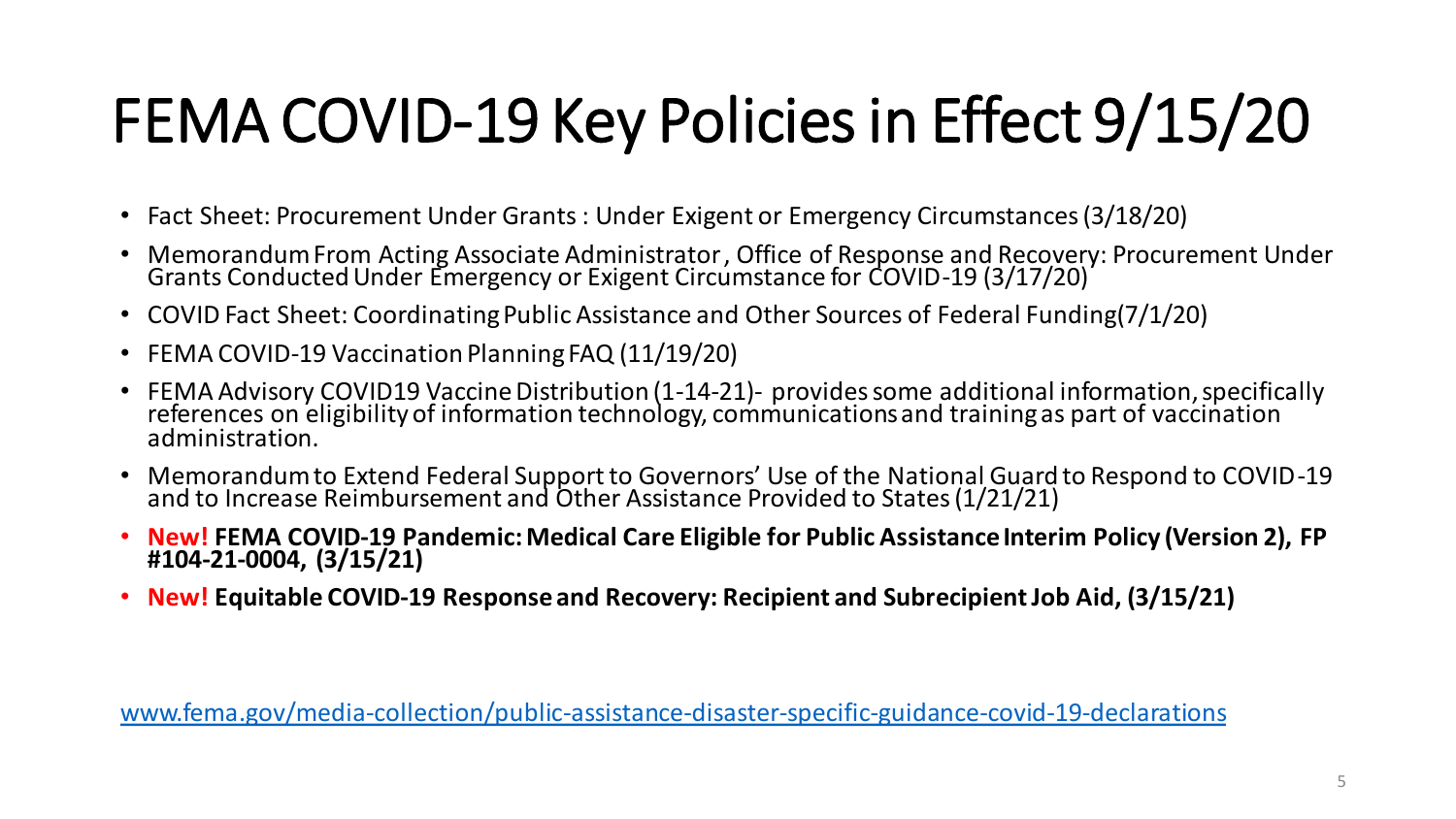### Category B: Emergency Protective Measures- COVID-19

#### **For the activity to be eligible it must be directly related to COVID-19 emergency at the direction or guidance of public health officials.**

Examples continued:

- Purchase and distribution of face masks and temperature scanning equipment were eligible emergency work is performed
- Disinfection, in accordance to CDC guidance, in facility eligible emergency work is performed
- Acquisition and installation of temporary physical barriers where emergency work is performed
- Law enforcement and security
- Training and technical assistance specific to the event
- Medical care, in accordance with COVID19 FEMA Policy
- Purchase and distribution of food, in accordance to COVID-19 specific FEMA policy
- Operation of Emergency Operations Centers
- Communications to disseminate public information regarding health and safety measures and provide warnings about risk and hazards
- Mass casualty management
- Purchase of PPE that is directly related to performance of eligible emergency work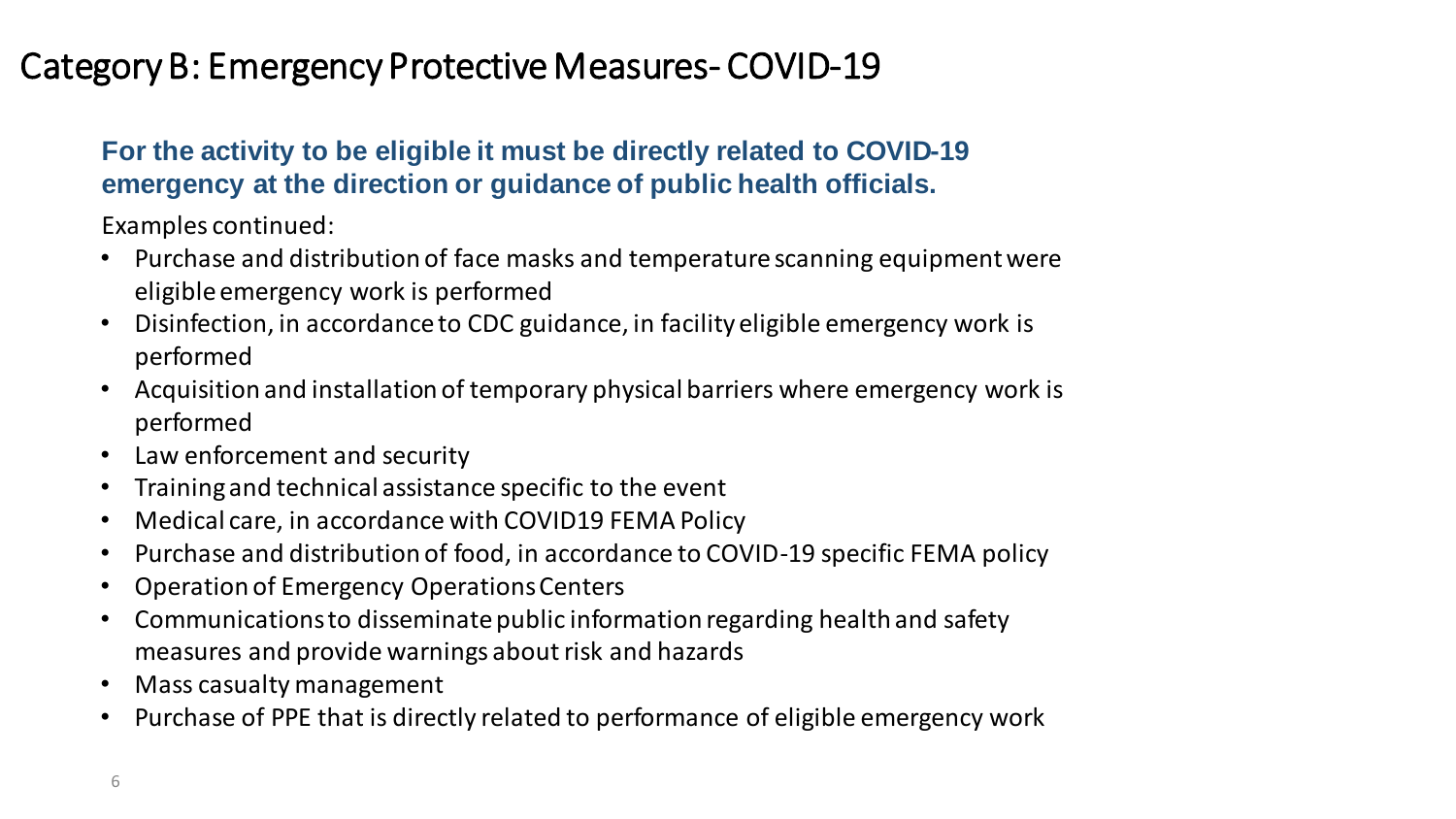# Category B: Emergency Protective Measures-COVID-19

- Medical Sheltering
- Alternate Care Sites (ACS)
- Non-congregate (NCS) sheltering –with FEMA Preapproval/Waiver
- Temporary Medical Facilities with FEMA Preapproval/Waiver

#### *Definitions -*

*"medical sheltering" is meant to address the specific needs directly resulting from this Public Health Emergency. For purposes of eligibility under the COVID-19 declarations, FEMA will consider non-congregate sheltering for health and medical-related needs, such as isolation and quarantine resulting from the public health emergency.* 

*"Alternate care sites" (ACS) is considered an extension of the hospital for those still admitted and under the care of the hospital. If they've been released and they're sent to isolate/quarantine, it's not considered ACS; it's NCS*

*Temporary hospitals are not considered non-congregate sheltering and such requests should be routed through the proper channels.*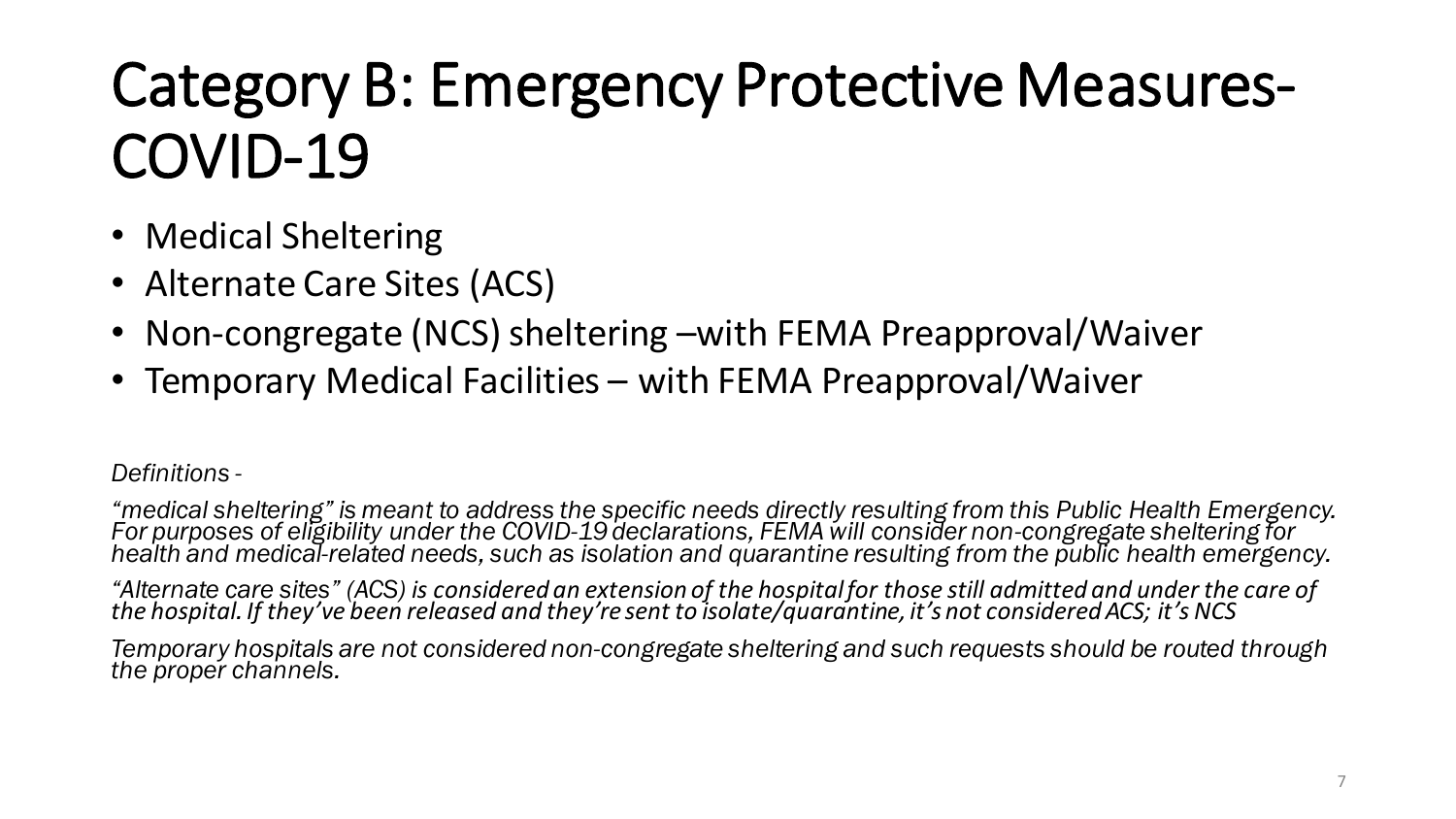## NCS standard eligibility criteria for preapproval/waiver by FEMA Region Ten, Regional Administrator:

• The non-congregate sheltering must be at the direction of and documented through an official order signed by a state, local, tribal, or territorial public health official.

*FEMA council has reviewed the Governors EO and has determined a county can use the Governors EO 20-27 and the OHA prerequisites for Phased reopening as the public health order when submitting for FEMA preapproval/waiver for NCS. If a county goes beyond the target population according to EO and OHA, they would need a local public health order for FEMA preapproval/waiver.* 

- Any approval is limited to that which is reasonable and necessary to address the public health needs of the event and should not extend beyond the duration of the Public Health Emergency.
- Applicants must follow \*FEMA's Procurement Under Grants Conducted Under Exigent or Emergency Circumstances guidance and include a termination for convenience clause in their contracts.

**\*Memo, March 17, 2020 – Procurement under Grants Conducted under EE COVID 19:For the duration of the Public Health Emergency, which began January 27, 2020 as**  determined by HHS, local governments, tribal governments, nonprofits, and other non-state entities may proceed with new and existing noncompetitively procured contracts in order to protect property and public health and safety, or to lessen or avert the threats created by emergency situations for 1) Emergency protective measures under FEMA's Public Assistance Program and 2) Use of FEMA non-disaster grant funds by non-state recipients and sub-recipients to respond to or address COVID-19.

- Applicant must provide an analysis of the implementation options that were considered and a justification for the option selected.
- The funding for non-congregate sheltering to meet the needs of the Public Health Emergency cannot be duplicated by another federal agency, including the U.S. Department of Health and Human Services or Centers for Disease Control and Prevention.
- Applicable Environmental and Historic Preservation laws, regulations, and executive orders apply and must be adhered to as a condition of assistance.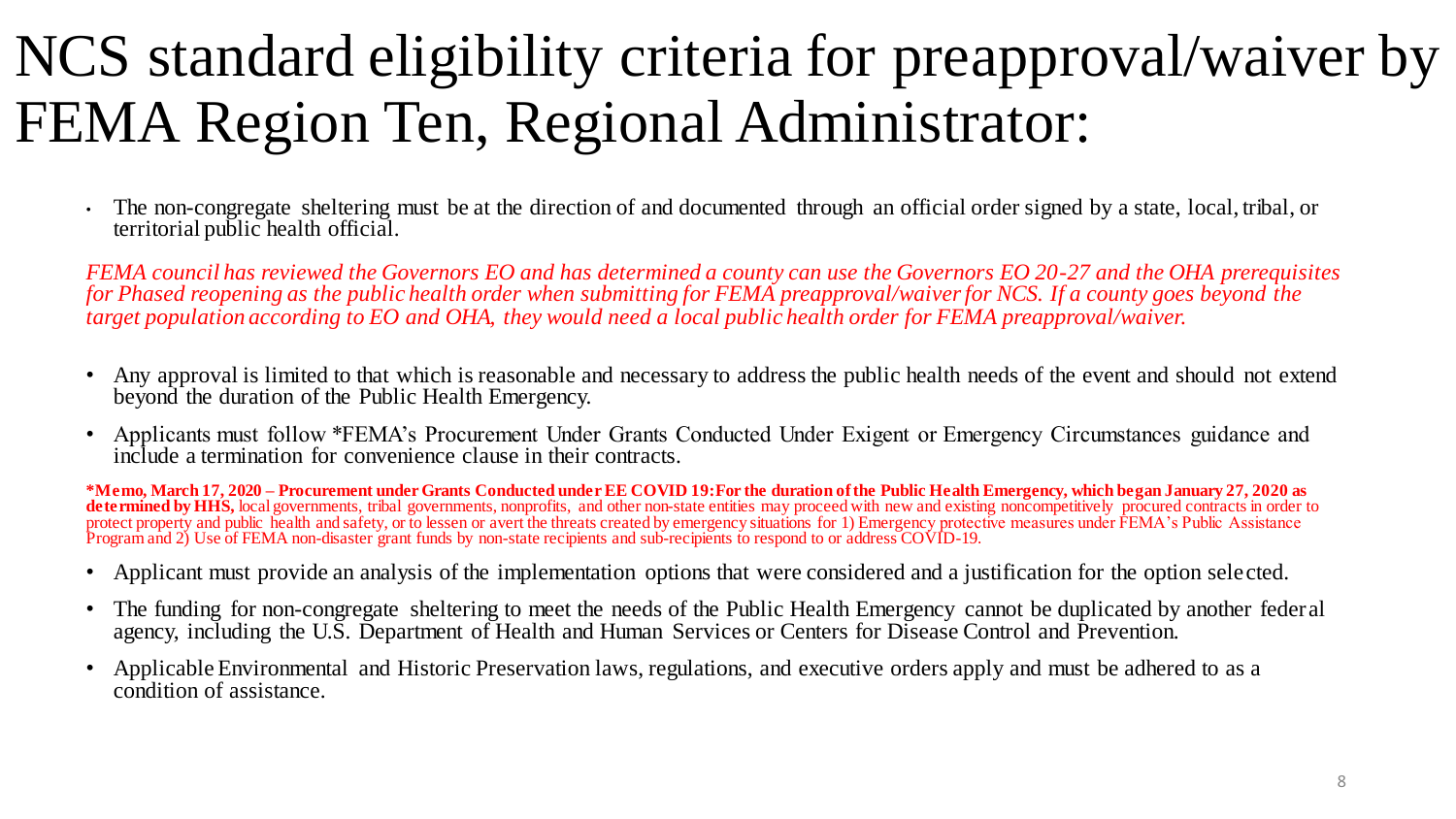# NCS FEMA Eligibility

Pre-approval of NCS activities is always required under the PA program; this is not unique to COVID-19. Without the approval, only congregate sheltering costs can be considered for eligibility.

#### **Public Health Orders**

• Jurisdictions may have different needs for NCS and different orders or directives from public health officials. Each approval specifically addresses the request from the jurisdiction and public health orders in effect there; the eventual reconciliation of orders from public health officials with the actual work performed will govern reimbursable costs. Costs must be submitted to FEMA through the state, and they will be evaluated for compliance with public health orders and PA program requirements.

FEMA council has reviewed the Governors EO and has determined a county can use the Governors EO 20-27 and the OHA prerequisites for Phased reopening as the public health order when submitting for FEMA preapproval/waiver for NCS. If a county goes beyond the target population according to EO and OHA, they would need a local public health order for FEMA preapproval/waiver.

Who is the target population for non-congregate sheltering?

• Examples of target populations include those who test positive for COVID-19 who do not require hospitalization but need isolation (including those exiting from hospitals); those who have been exposed to COVID-19 who do not require hospitalization; and asymptomatic high-risk individuals needing social distancing as a precautionary measure, such as people over 65 or with certain underlying health conditions (respiratory, compromised immunities, chronic disease). Sheltering specific populations in non-congregate shelters should be determined by a public health official's direction or in accordance with the direction or guidance of health officials by the appropriate state or local entities. The request should specify the populations to be sheltered.

*Regarding the specific question about homeless populations, we may consider sheltering for populations (homeless or otherwise ) in a non-congregate shelter; however, only if there's an order from a public health official that displaces members of the homeless population and if there's no other feasible congregate solution.*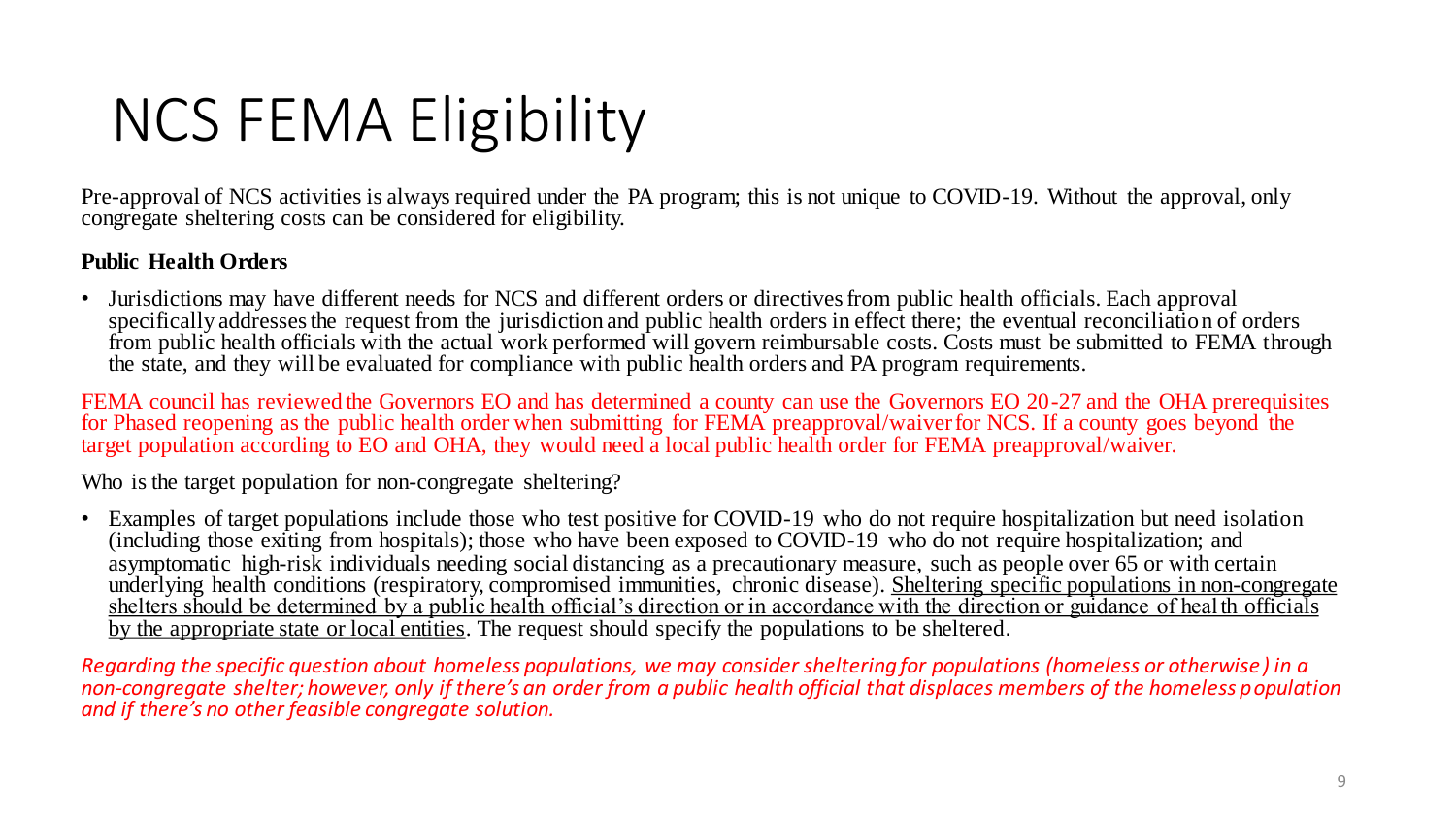### NCS FAQ

#### **What wrap-around services are eligible? For example, are food or mental health counseling eligible?**

• Eligible costs related to sheltering should be necessary based on the type of shelter, the specific needs of those sheltered, and determined necessary to protect public health and safety and in accordance with guidance provided by appropriate health officials. However, support services such as case management, mental health counseling, and others are not eligible.

**How long can the NCS mission last?** In accordance to the FEMA Memorandum , dated December 16, 2020: Update NCS Delegation of Authority Public Assistance Program NCS Policy Guide Waiver: FEMA will continue to assess the status of the incident and whether there is a continuing need for such assistance. Based on such an assessment, FEMA RAs may end or otherwise modify the authorization for non-congregate sheltering and in such circumstances will provide a minimum of 30-day advance notification of the end or modification of the authorized provision of non-congregate sheltering. Additionally, applicants may be eligible for additional funding up to 30 days after the end of the incident period or public health emergency for costs associated with closing non-congregate shelter operations.

HHS PHE extended to 4/21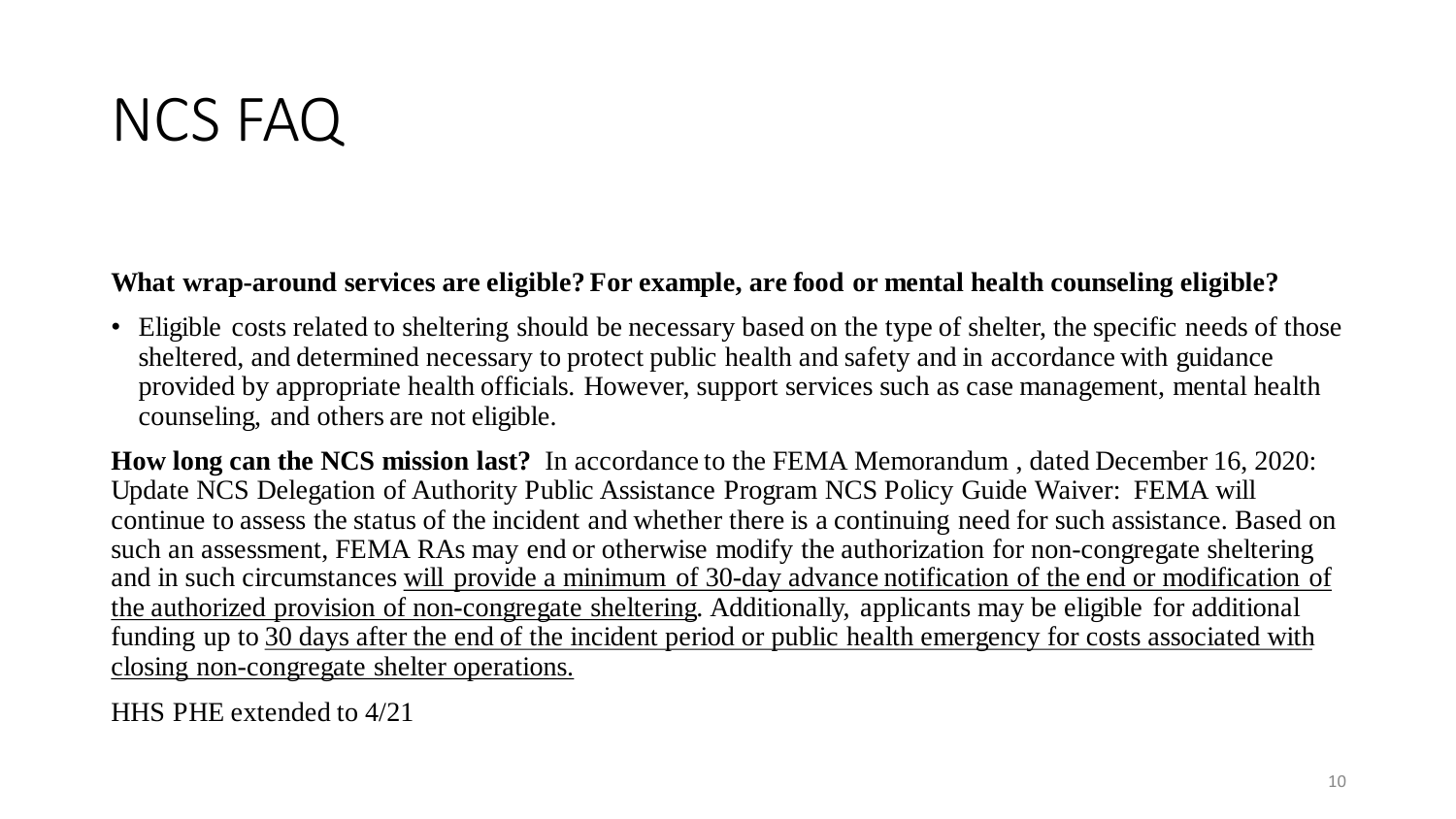## NCS FEMA Reporting Requirements

Although the time extension request provision is waived for purposes of COVID-19 presidential declarations, FEMA still requires that STTs submit the following information to the appropriate regional office every 30 days:

- Number of opened locations
- Average length of stay
- Total number of individuals sheltered in previous 30 days
- Population type (e.g., homeless, first responders, health care workers)
- Estimated transition date to U.S. Department of Housing and Urban Development assistance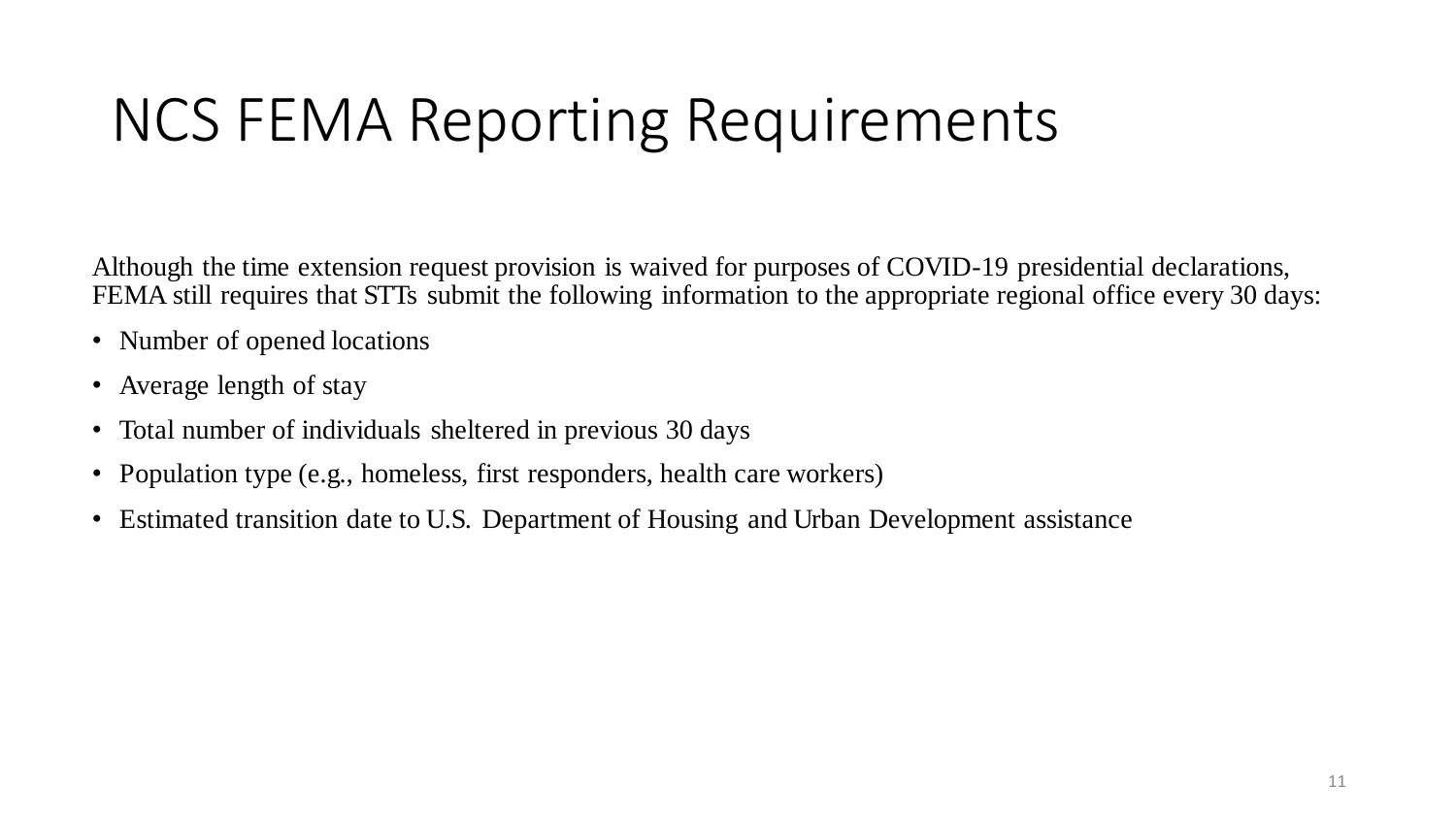# Submitting a NCS for FEMA Preapproval or Waiver

- NCS Must be submitted by State, Local or Tribal Territory (SLTT) Only
- PNP may contract with a SLTT
- Contact Julie. Slevin@state.or.us for Template Request for NCS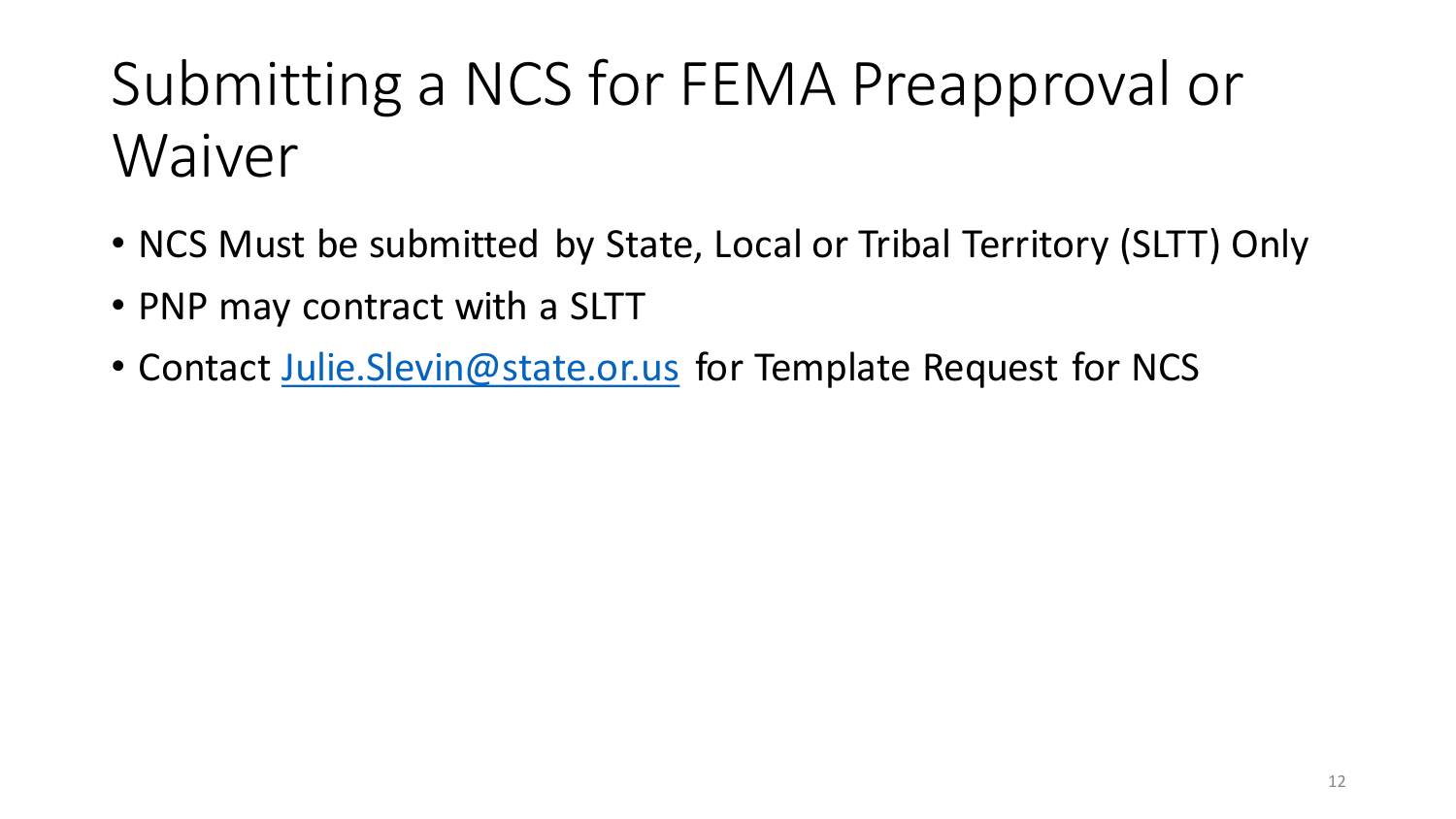### Public Assistance Program Process

Register in Grant Portal

• Submit Request for Public Assistance (RPA) under DR4499, Damage Inventory Template, track all costs

### <https://grantee.fema.gov/>

- Once registered and approved each applicant is assigned a FEMA and State Program Delivery Manager
- Establish project-specific files
- Keep project-specific files together with governing FEMA-State PA documentation, directives, job aids
- Prepare for FEMA-State-Applicant Exploratory Call
- Assemble right staff for Recovery Scoping Meeting
- Ensure knowledgeable staff is available to work with FEMA-State PDMGs
- Two-way Communication
	- Speak up, Ask questions!
- Patience
	- keep aware of project milestones!